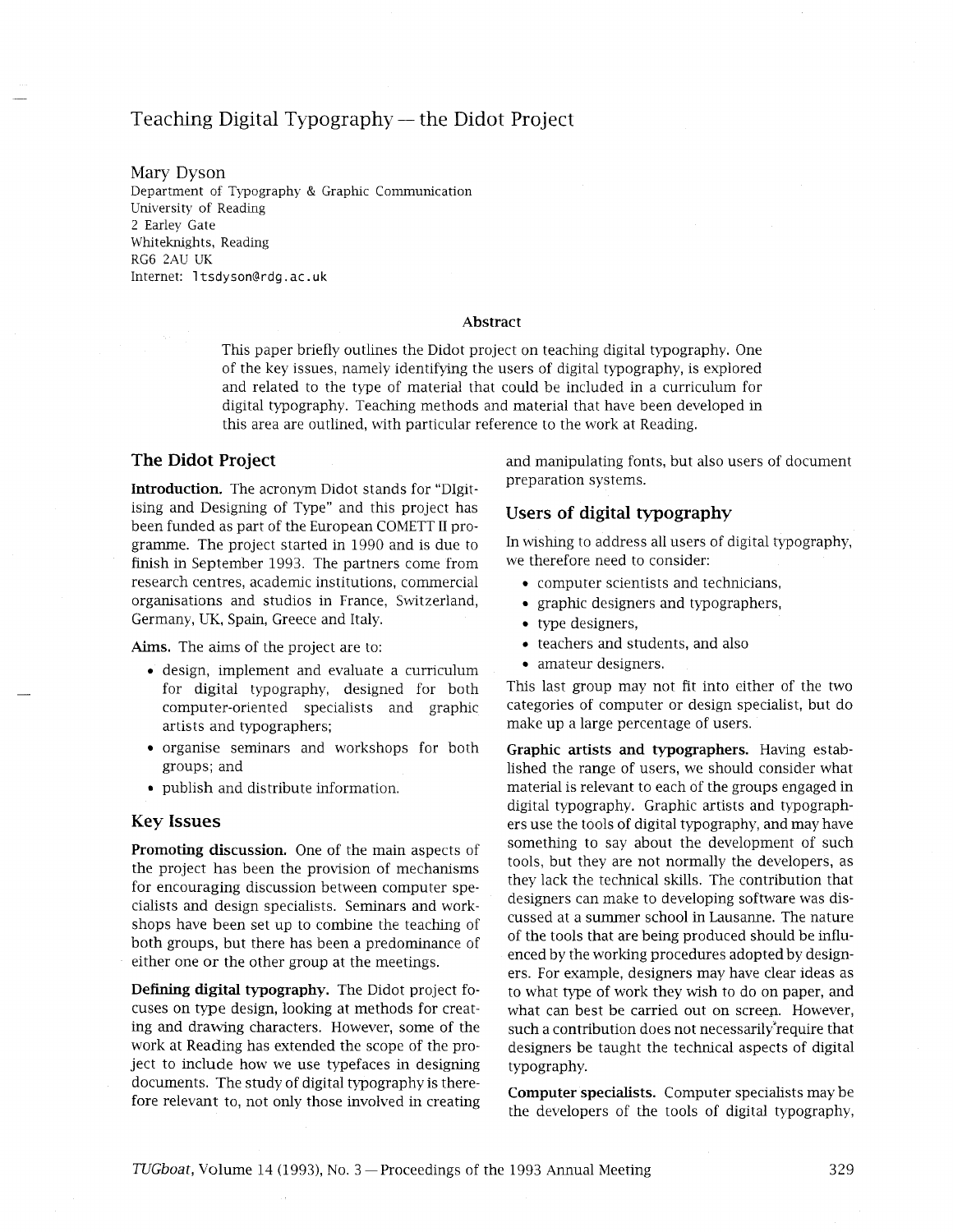and also users. However, they may not have the appropriate design knowledge to make best use of the tools. We therefore need to identify those aspects of design that are most relevant to their aims. We may need to distinguish between what is taught to users and what is taught to developers and implementors (cf. Brown and Utting, 1992).

Amateur designers. The large group of users, classified as amateur designers, are likely to come from a range of disciplines, but have probably become users of digital typography through an interest in computers, rather than design. They may therefore be similar to computer specialists, but may have slightly different objectives in learning about digital typography.

## **Approaches to integration**

Working together. At a Reading Didot seminar, we discussed some of the ways in which computer scientists and designers can work together. Over the course of Didot seminars, designers have received information about digital techniques, and computer specialists have heard about design issues. One of the more obvious problems is interpreting the 'language' of the other discipline. For example, design concepts are not expressed in the 'normal language' of computer scientists. We therefore need to question how far we should go in teaching another discipline. It may be most appropriate for computer scientists to use the tools (with direction from designers) as opposed to designers using the technology themselves.

Curriculum development. One way to approach this diversity of needs is to design a curriculum for digital typography which is sufficiently flexible to cover a wide range of requirements. The nature of a generic curriculum is discussed by Dyson (1992), who argues that the same topics may be relevant to different disciplines, but the subject matter may need to be treated differently depending on the background of the students.

The subjects that could be included in a curriculum for digital typography have been explored by André and Hersch (1992) who concentrate on the computer science aspect of the subject. They put forward the argument, which is fundamental to the Didot project, that digital typography should not be taught without teaching classical typography. Within the Didot project, this is dealt with in terms of historical and cultural aspects of letterforms and the fundamentals of letterforms and the design of type.

## **Teaching Methods and Material**

The Didot project has explored a range of teaching methods and materials in relation to digital typography which include:

- seminars,
- workshops,
- short courses,
- vacation courses, and
- tools.

This paper briefly describes the full programme of seminars conducted by Didot partners so far, but focuses on examples of activities and teaching material from Reading. These examples are considered in terms of their relevance for the various groups of users of digital typography outlined above.

Programme of seminars. The nature of seminars has varied, depending on the specialisms of the seminar organisers, and also the country where they have taken place. The seminar/workshop in Reading explored ways of introducing people to some of the issues surrounding letterform design and studied digital techniques alongside traditional methods of design and manufacture. The summer school in Lausanne provided a more thorough grounding in technical matters, combined with the cultural, historical and aesthetic aspects of the subject. The Base1 seminar built upon the previous seminars and developed and evaluated educational concepts. The French seminars were aimed at graphic designers and provided a means of demonstrating and working with the new technologies. The workshops of the Didot works seminar in Hamburg again focused on digital tools, with the lectures providing a rich design context.

The seminars in Italy and Greece were somewhat different in nature as they highlighted the important role of education within their respective countries. In particular, they raised awareness of the problems of using the tools of digital typography without the necessary background knowledge.

Reading seminar. The seminar in Reading with the title 'Type design: tradition and innovation' involved exercises in lettering, lectures on historical aspects of type design, and demonstrations of making type by hand (punchcutting, matrix making and type casting) and by machine (IkarusM). Those who attended were mainly involved in type design, type production or education, but there were a few computer specialists. A seminar/workshop of this nature is probably most useful for those who have a little knowledge of type design and wish to specialise. The computer-oriented participants felt that there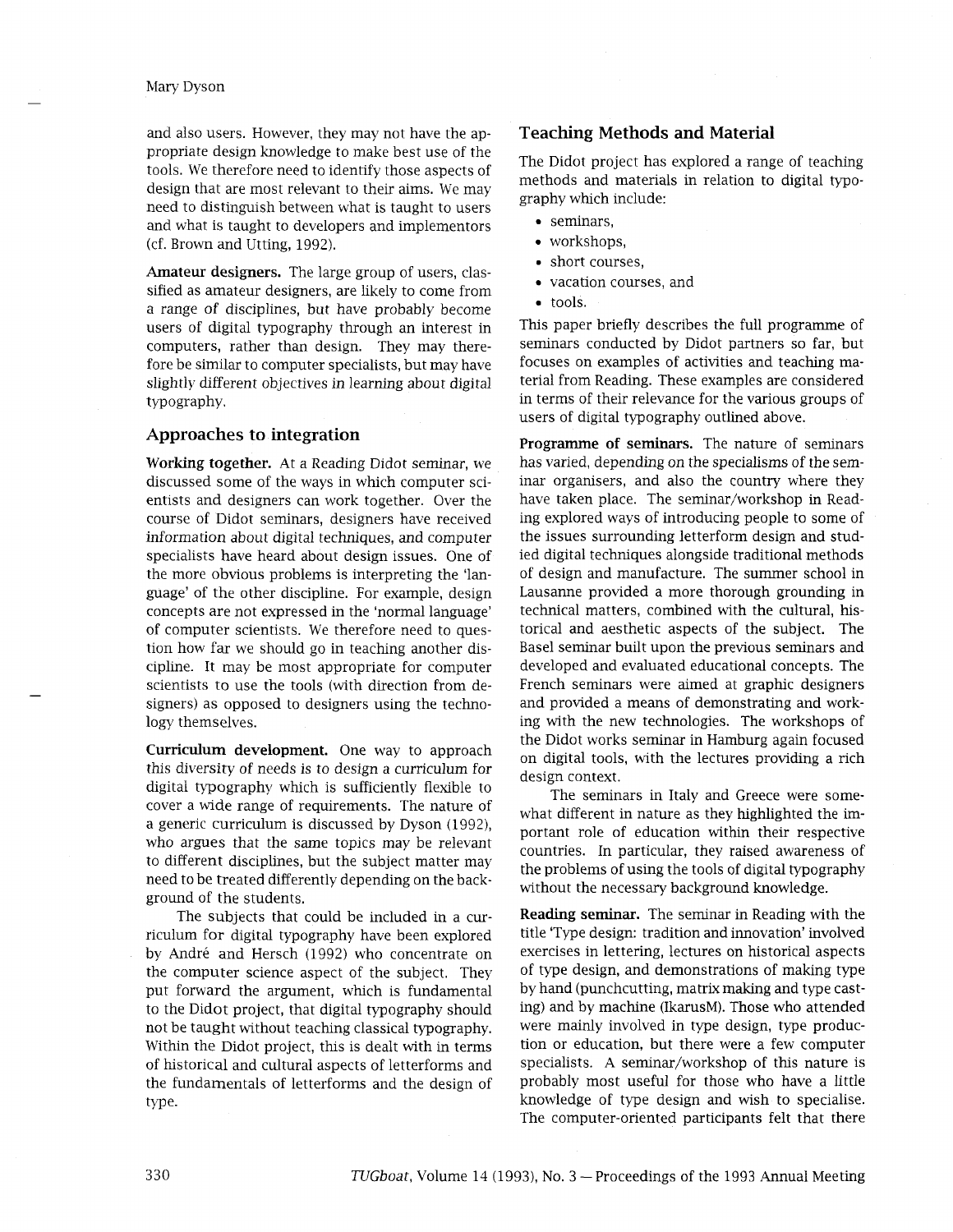was insufficient innovation (i.e., technology) in the programme. This comment may have reflected their own personal views, or may have been a suggestion as to what would have been more appropriate for the design-oriented group.

**Local workshops. In** addition to international seminars, a series of local workshops in Reading have introduced typography to beginners through the three areas of lettering, traditional handsetting and computers. The main objective of the workshops was to explore the relationship between major typographical variables through practical experience of different techniques and tools. Lettering introduces students to the influence of the tool on letterforms. Handsetting allows students to directly manipulate type and space, an experience which can then be translated into the less tangible medium of computer typesetting.

Basic issues of legibility, dealt with in theory classes, were re- examined. The relationships between choice of typeface, type size, interlinear spacing, line length, setting, hyphenation and format were explored in a series of exercises using the computer to set type. The students then evaluated the results of their exercises through conducting empirical tests.

These activities were aimed at establishing effective design procedures for digital typography, and are therefore suitable for all groups of users except experienced designers. They would be particularly appropriate for amateur designers.

**Short courses.** Courses spanning two to three days are regularly conducted at Reading on the subject of design issues for desktop publishing. These cover aspects of document design such as legibility, house style, heading and cueing devices, and are targeted at amateur designers.

Some of those who attend are computeroriented and this has sometimes led to a greater interest in the tools themselves, rather than how to design using the tools. This natural tendency to seek out the areas with which we are most familiar, is one of the problems we need to overcome in Didot's interdisciplinary teaching. It may also be a warning that we should not go too far in trying to cross disciplines.

**Vacation courses.** Some of the teaching methods used at Reading in relation to the teaching of historical and cultural aspects of letterforms have been evaluated as part of the Didot project. Students attend two vacation courses as part of the four year BA(Hons) in Typography & Graphic Communication. One of these takes place in Northern Europe and the other in Italy. These courses abroad provide direct experience of the material they are learning about through lectures and seminars in the Department and aim to stimulate interest in the subjects they are studying. The evaluations have looked in particular at working methods, and how useful the students perceive these methods to be. Comparisons have also been made with other forms of teaching, such as lectures, seminars and practical work. The questions have evaluated:

- the type of activities engaged in on the vacation courses;
- forms of preparation;
- sources of information;
- methods of learning;
- methods of recording information; and
- methods of analysis and synthesis.

The results support the use of first hand experience as a means of learning. The courses help with student's understanding of specific issues in theory and history, as well as providing inspiration for practical work. There does however, need to be sufficient preparation before the course and a means of consolidating what has been taught afterwards, to make best use of the time spent in observation and analysis whlst on the course. Although such courses would be excellent means of stimulating interest in all groups of users, they are only practical as part of a more extensive programme of teaching.

**Tools.** Within the context of the Didot project, specific tools have been developed as teaching material. An interactive program comprised of exercises in character-hinting techniques has been developed at EPFL.

As a student project at Reading, a video has been made based on material from the seminar. The video explains the process of punchcutting and type manufacture to people with no knowledge of the subject.

Also at Reading, a hypertext on the subject of document preparation systems has been written to support a series of lectures and is currently being evaluated. One of the introductory screens is shown in Figure 1. This tool is useful for design students as a source of reference material on some of the technological aspects of the subject (see Figure 2). However, it could be modified to suit different types of students, or the requirements of different courses. If placed within an interdisciplinary context, computer-oriented students may desire greater technical detail than typography students, but they may also require more detailed explanation